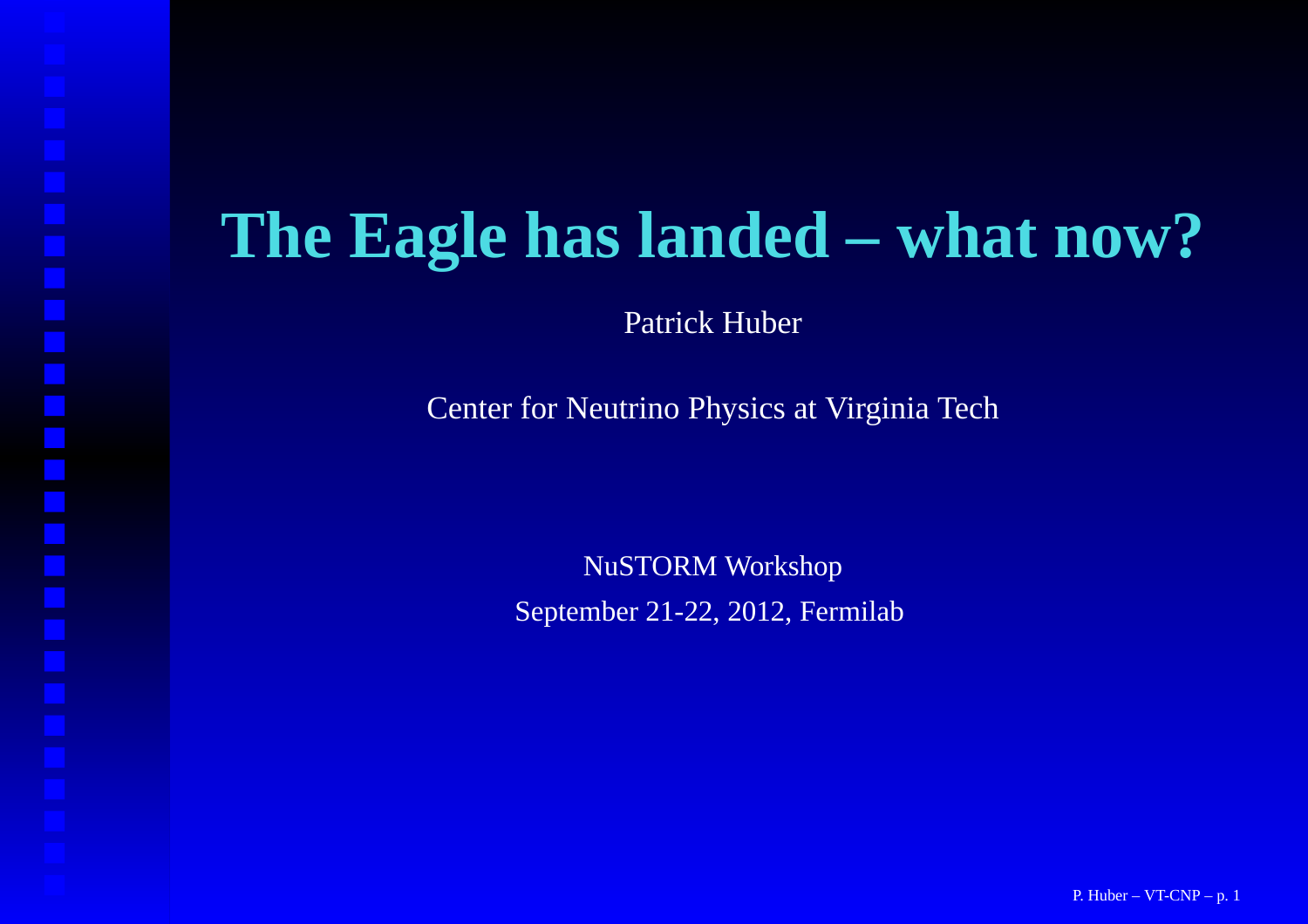# **Scenario**

Let's assume nuSTORM makes <sup>a</sup> 10 sigma discovery

- We have seen  $\nu_e \rightarrow \nu_\mu$  transitions of order<br> $P \sim 0.003$  (consistent with LSND)  $\,P$  $P \sim 0.003$  (consistent with LSND)
- We assume we deal with  $3 + N$  neutrinos
- We further assume that one  $\Delta m^2 \simeq 1 \text{ eV}$ This raises the following questions
	- Is it sterile neutrinos?
	- How many sterile neutrinos?
	- Is there CP violation?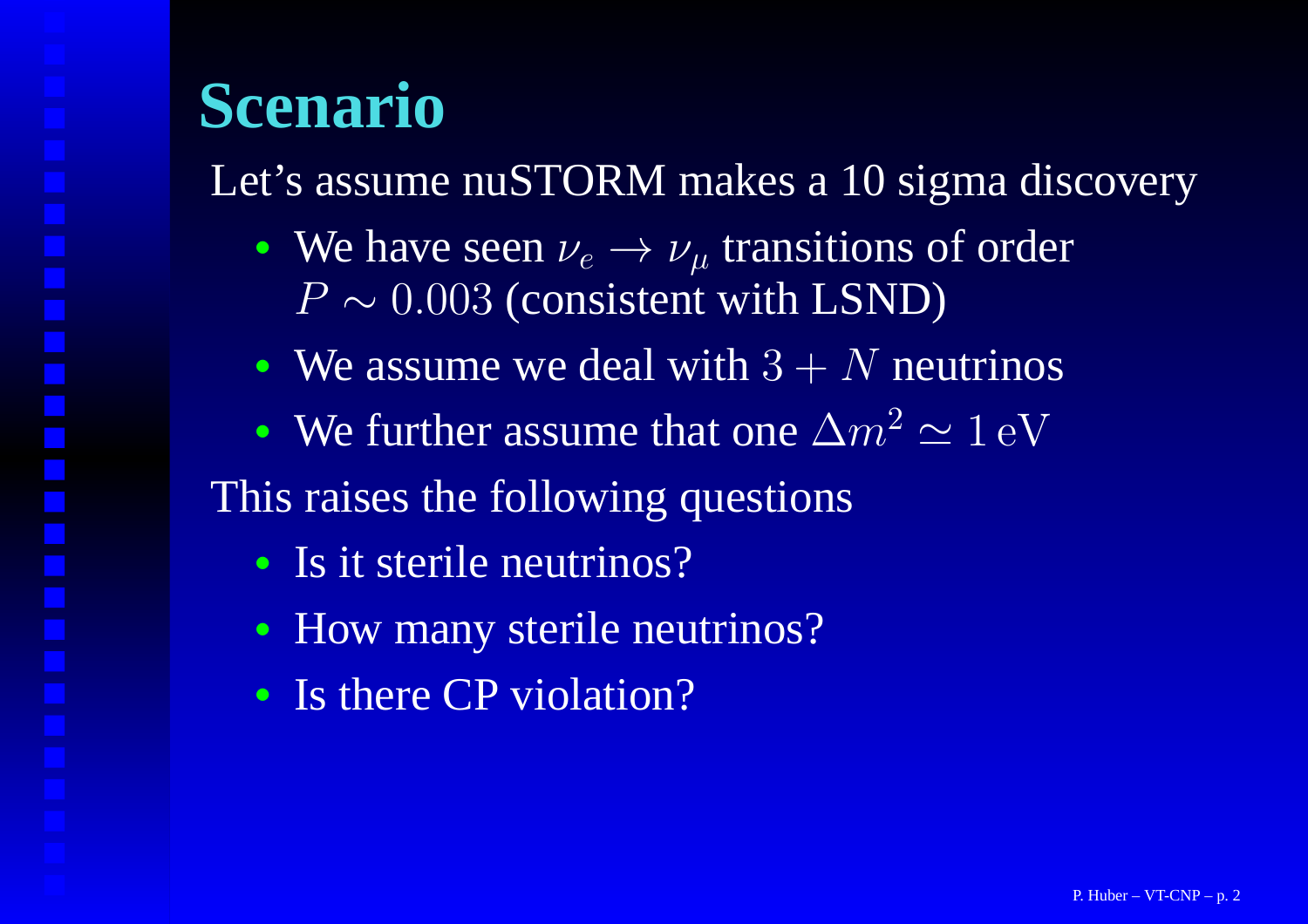## **First steps**

- First thing to do is to look at  $\bar{\nu}_e \rightarrow$  $\rightarrow \bar{\nu}_{\mu}$  if,  $\bar{P} \neq P$ <br>  $\Delta m^2 \sim 1 \text{ eV}$ ⇒ $\Rightarrow$  CP violation  $\Rightarrow$   $N > 1$  with  $\Delta m^2 \simeq 1$  eV
- Next look at disappearance since

 $P(\nu_e \to \nu_\mu) \le 4P(\nu_e \to \nu_e)P(\nu_\mu \to \nu_\mu)$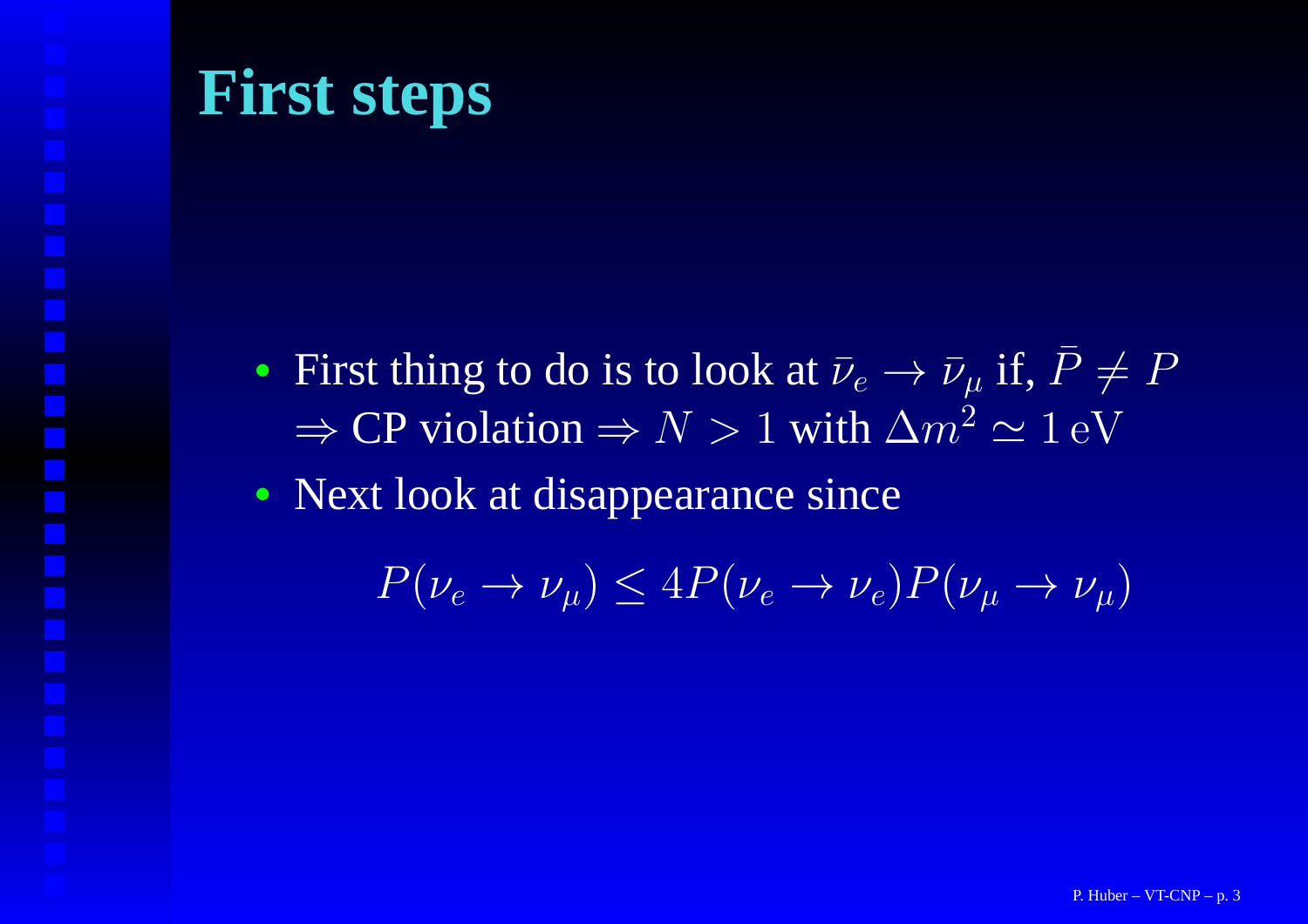## **More tests**

• Neutral current disappearance – not so easy since flux is supperpositon of  $\nu_\mu$  and  $\nu_e$  and hence NC events will measure some linear combinations of

$$
\alpha P(\nu_e \to \nu_e) + \beta P(\bar{\nu}_\mu \to \bar{\nu}_\mu)
$$

Would muon polarization help? Since you canmodulate  $\alpha$  and  $\beta$  in a well defined way.

• 3 + N predicts sizeable  $\nu_{\tau}$ -appearance due to maximal mixing of u and  $\tau$ maximal mixing of  $\mu$  and  $\tau$ 

 $P(\nu_e \rightarrow \nu_\tau) \simeq 1/2P(\nu_e \rightarrow \nu_\mu)$